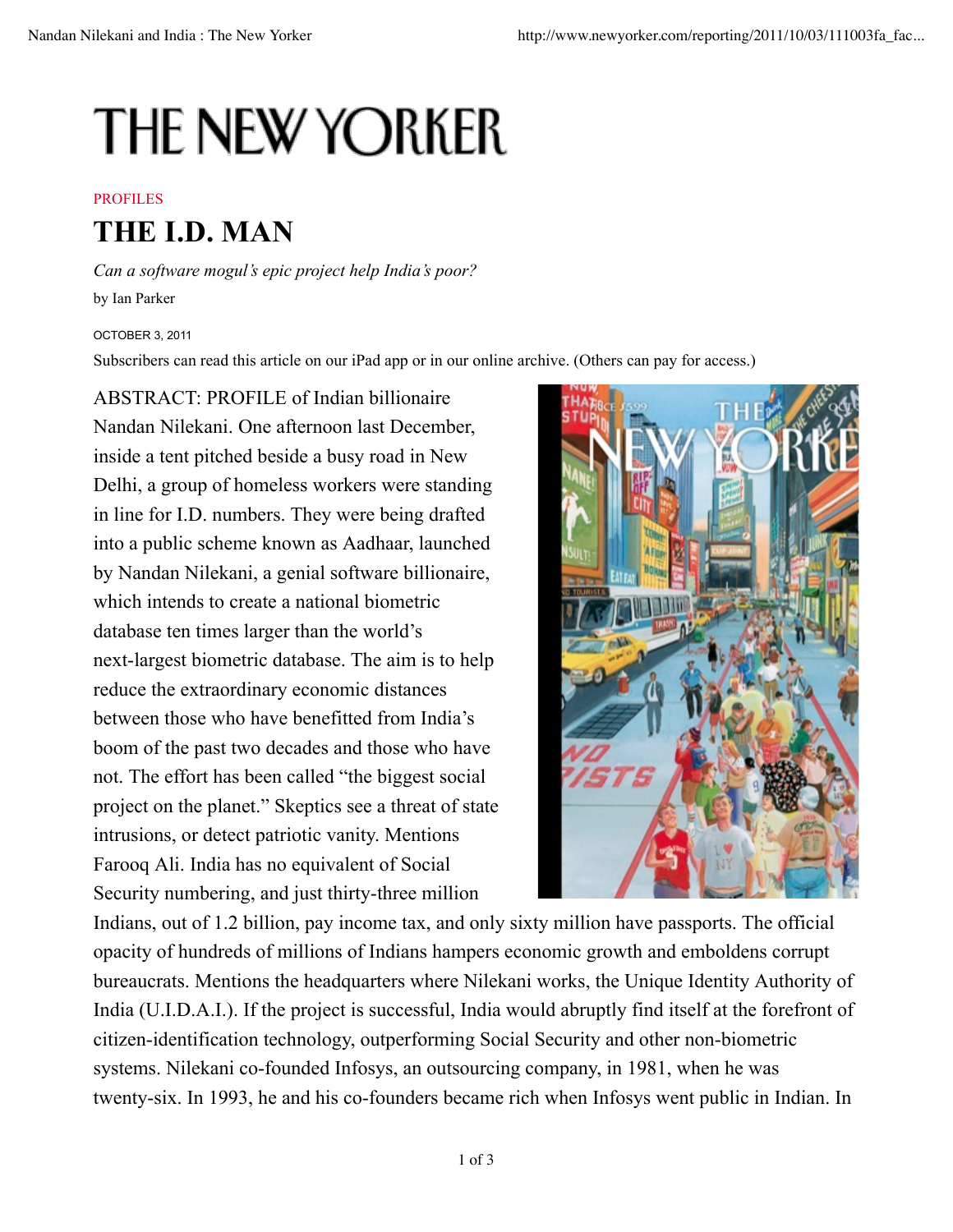1999, Infosys was the first Indian company to be listed on a North American exchange. Three years later, Nilekani became C.E.O., and the company's rate of growth accelerated, reaching fifty per cent in 2005. He published a best-selling book, "Imagining India," in 2008, and in it he made a case for unique I.D. numbers. The process of building a government department from scratch after he left Infosys, in July, 2009, was "a huge dislocation" from Nilekani's comfort zone. Within weeks, he and a small team of civil servants and tech experts had established much of the project's architecture. Aadhaar would subcontract enrollment, which would be voluntary, and available to all residents. And there would be no I.D. cards—just I.D. numbers. In September, 2010, Rajana Sonawane became the first holder of an Aadhaar number. Three months later, Aadhaar's intake had risen to forty thousand a day. Mentions Srikanth Nadhamuni. In India's N.G.O.s, think tanks, and universities, opposition to Aadhaar has been full-throated. Mentions Jean Drèze. Alongside arguments about social policy, there is also some Indian disquiet about Aadhaar's threat to privacy. Mentions Mohammad Intezar Khan.